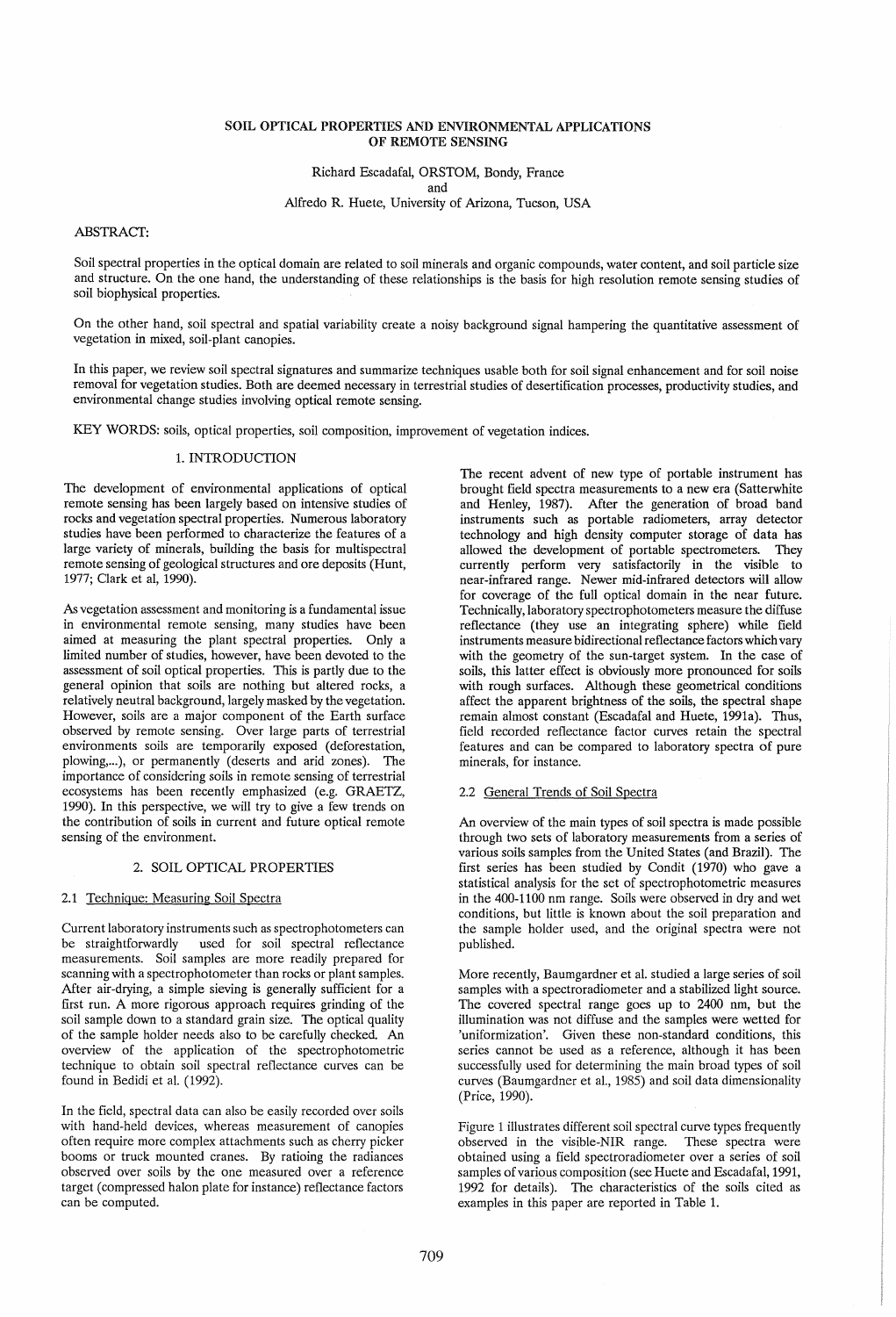

Fig. 1. Example of soil reflectance spectra recorded with a portable field spectroradiometer (after Huete and Escadafal, 1991. See Table 1 for soil characteristics).

The first striking feature is that soil spectra vary mainly in brightness. This observation led to the concept of the 'soil line' discussed below, and to the opinion that albedo is the main property of soils when considering their role in the biosphere (particularly in global models, Wilson and Henderson-Sellers, 1987).

The general variation in shape has been fairly well described by Condit (1970). Soils have a reflectance regularly increasing with wavelength forming a convex curve in the general case (soil KARro on Figure 1). A second type can be described as sigmoidal (AVA, CONtine, MOLokai), whereas dark organic soil spectra have a convex shape (CLOverspring). These spectral features are related to soil composition.

## 2.3 Soil Spectra and Soil Components

2.3.1 Soil Mineralogy As soils are mainly composed of mineral grains of various sizes, the spectral features recognized in those common minerals are very often observed in soils. Absorption bands of carbonates, sulfates and clay minerals have been described in the literature (Clark et aI, 1990), they mainly

occur in the mid-infrared part of the spectrum. Interpretation of these features is well developed in geologic remote sensing (i.e. with Landsat TM data) and can be easily applied to soil mineralogy assessment (Mulders, 1987).

From this respect, it is worth mentioning that soils are rather intensively homogenized by the natural fauna and/or human activity so that their surface often reflect the inner composition of soils, contrary to exposed rocks whose patina or surficial alterations may present very different minerals.

2.3.2 Iron Oxides Iron oxides are alteration products very common in soils. These minerals are usually present in limited amounts, but they play an important role as they reflect the type and the degree of evolution of the soil (pedogenesis). Two main iron oxides are responsible of soil color, hematite, giving a red color and goethite giving a yellowish color. Color, a criteria widely used in soil classification, is the visual manifestation of an absorption. On Figure 2 the curves of iron affected soils all show a similar sigmoidal shape due to the absorption in the shorter wavelengths.

Iron-rich soils (CORnutt and MOLokai), show a red color (see Table 1) and a typical hematite curve shape, with the





Fig. 2. Example of spectra of iron oxide rich soils (see Table 1 for soil characteristics).

Table 1. Characteristics of the soil samples used in this study

| Symbol     | Series        | Soil Taxonomy                   | Munsell Color(*)    | $%$ Clay | %Sand                   | %Fe   | %Carb |
|------------|---------------|---------------------------------|---------------------|----------|-------------------------|-------|-------|
| AVA        | Ava           | mesic typic fragiudalf          | $5.1$ YR $6.0/4.0$  | 31       | 9                       | 1.25  | 0.880 |
| <b>CLO</b> | Cloversprings | cumulic cryoborolls             | 4.5 YR 2.7/1.5      | 21       | 40                      | 2.00  | 0.930 |
| COM        | Comoro        | thermic typic torrifluvent      | 4.9 YR 3.6/1.9      | 5        | 84                      | 1.60  | 0.240 |
| CON        | Contine       | hyperthermic typic haplargids   | 3.8 YR 4.5/3.7      | 26       | 52                      | 0.70  | 0.970 |
| COR.       | Cornutt       | mesic ultic haloxeralfs         |                     |          |                         | 24.80 | 0.005 |
| DAV        | Davidson      | thermic rhodic kandiudults      | $2.9$ YR $3.3/4.2$  | 52       | 25                      | 10.20 | 0.580 |
| HOL        | Holtville     | hyperthermic typic torrifluvent | 4.4 YR $4.4/2.1$    | 41       | 9                       | 0.90  | 0.380 |
| <b>KAR</b> | Karro         | thermic ustollic calciorthids   | $9.9$ YR $6.9/2.3$  |          |                         | 0.19  | 1.198 |
| LAV        | Laveen        | hyperthermic typic calciorthids | 4.1 YR 4.7/3.0      | 19       | 46                      | 0.80  | 0.005 |
| MOH        | Mohave        | thermic typic haplargids        | 3.8 YR 4.8/3.6      | 23       | 59                      | 0.60  | 0.630 |
| MOL.       | Molokai       | isohyperthermic typic torrox    | 2.2 YR 2.7/4.0      | 52       | 23                      | 12.50 | 0.740 |
| NIC        | Nicholson     | mesic typic fragiudalf          | 5.2 YR 5.5/4.0      | 49       | 4                       | 2.80  | 0.005 |
| PIN        | Pinaleno      | thermic typic haplargids        | 4.2 YR 4.7/3.4      |          | 71                      | 0.90  | 0.890 |
| RED        | Red Cinders   |                                 | $1.4$ YR $3.1/2.7$  |          |                         | 2.25  | 0.110 |
| <b>SUP</b> | Superstition  | hyperthermic typic calciorthids | $YR$ 5.7/3.1<br>4.6 | 2        | 96                      | 0.47  | 0.300 |
| VIN        | Vint          | hyperthermic typic torrifluvent | 4.3 YR 4.9/2.9      | 4        | 82                      | 0.80  | 0.840 |
| WHA        | White house   | thermic ustollic haplargids     | $3.9$ YR $4.1/4.0$  |          | 79                      | 1.50  | 0.890 |
| <b>YUM</b> | Yuma          |                                 | 4.8 YR 5.5/3.1      | 30       | $\overline{\mathbf{c}}$ | 0.90  | 1.000 |

(\*) Munsell color computed from reflectance spectra (see Escadafal et al., 1989 for details on technique)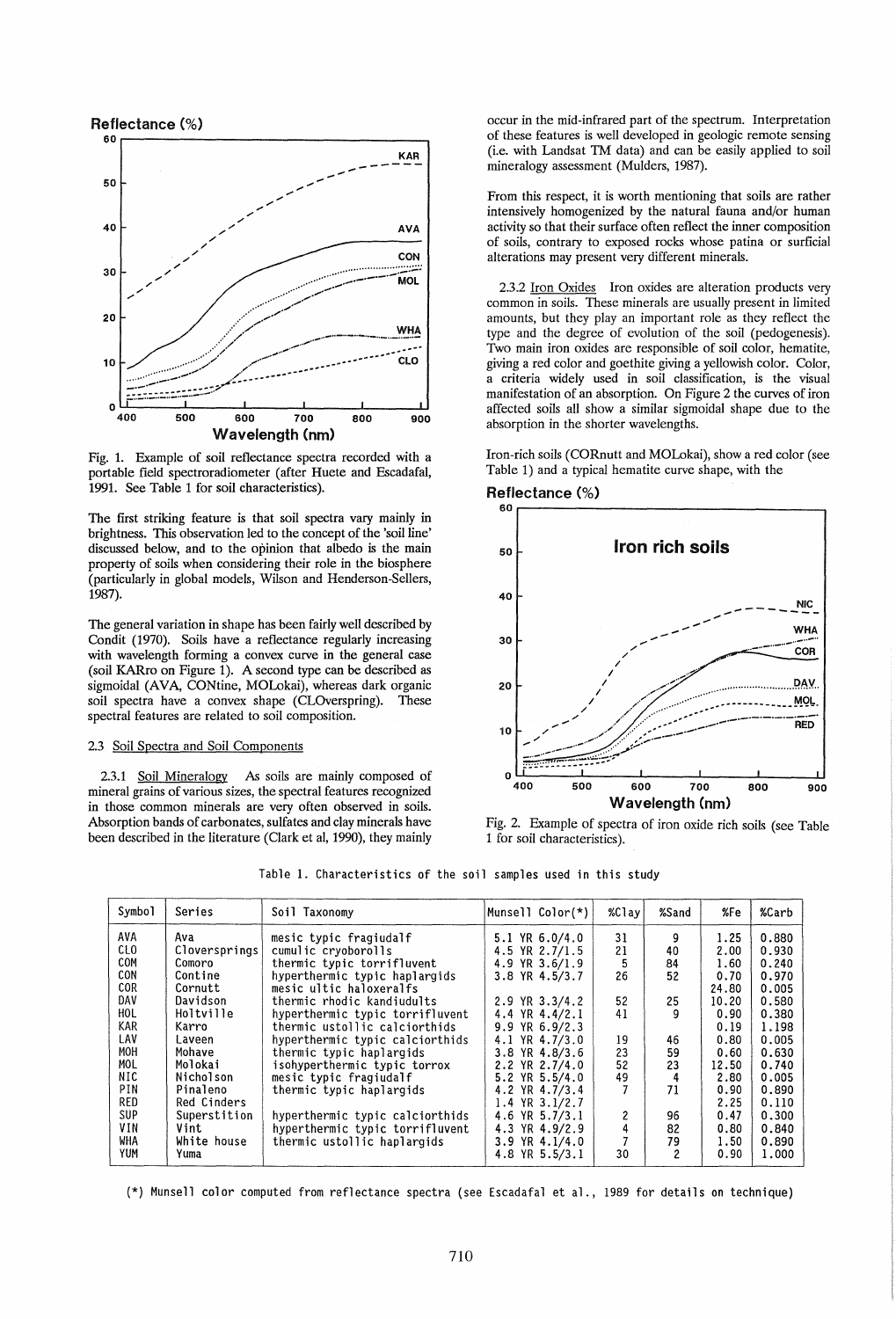absorption extending to the 550 nm region. The yellowish NICholson soil has a more goethite shaped curve absorbing mainly in the blue band region. In fact most of the soils show intermediate shapes as they are mixtures of skeletal minerals (such as quartz, calcium carbonate), iron oxi-hydroxides, and organic matter. The 'coloring efficiency' or the spectral effect of these different compounds vary greatly with their grain size and organization. For instance very low amounts of hematite in the form of coatings on quartz grains can produce a very vivid red color resulting in a spectrum similar to hematite. The White House A soil shows a typical 'mixed' signature of iron affected soil darkened by organic matter.

2.3.3 Organic Matter It is well known that the general effect of organic matter is the darkening of the soil. A more detailed analysis also shows a modification of the spectrum shape whereby soils rich in organic carbon have a very low reflectance with a concave curve (soils COMoro and CLOverspring on Figure 3). However, this feature is rather subtle and vanishes at lower organic contents (HOLtville, GRAbe and YUMa soils). It is then difficult to assess the organic content of a soil from its spectral curve.

Reflectance (%)



Fig. 3. Example of spectra of organic carbon rich soils (see Table 1 for soil characteristics).

2.3.4 Water Content Water is present in soil minerals (such as gypsum in some arid soils) but soil water is mainly adsorbed at the surface of the grains and in the portal space. The quantity of water is highly variable but is of great interest as it conditions biomass production in general. Water related absorption bands present in the mid-infrared can be partly accessed with Landsat TM for soil humidity estimation (Musick and Pelletier, 1988). In the visible, the overall effect of water is a rather homothetic decrease in reflectance. However, in a recent study concerning oxisols from Brazil, Bedidi et a1. (1992) showed that the spectral shape of those colored soils (i.e. with marked absorption features in the visible) is modified by the water content level.

# 3. REMOTE SENSING OF SOIL TYPE AND COMPOSITION

# 3.1 Soil Spectral Discrimination

From the previous discussion it can be summarized that brightness is the most dominant optical soil parameter, being simultaneously affected by the viewing geometry, the surface roughness, the organic matter and water contents. It is then generally difficult to retrieve any of these parameters from remotely sensed soil albedo. On the contrary, we have seen that the spectral curve shape is more specifically related to certain variables and less sensitive to geometrical conditions.

Reflectance (%) normalized to NIR



Fig. 4. Visible-NIR reflectance variability among soils (soil spectra of Figure 1 are normalized to 900 nm to facilitate intercomparison of spectral shapes).

In Figure 4 the brightness information has been removed by normalizing the soil spectra of Figure 1 to the NIR reflectance (assuming 100% at 900 nm). The differences among soils appear more clearly and show that the soil spectral signatures vary significantly. This variability has been used for soil discrimination in multispectral classification of satellite imagery for soil mapping. The spectral features occurring in the visible domain are responsible for color variations. In the Munsell Color system, widely used in Soil Science, hue (related to the overall shape) and chroma (related to the intensity of the absorption features) describe the spectral signature, whereas value varies with the brightness. Retrieving color information from remote sensing data is then a useful technique for soil surveying and monitoring (Escadafal, 1989; Escadafal et aI., 1989; Curran et aI., 1990).

#### 3.2 Towards a Quantitative Approach

Our studies have shown that because of the relatively simple shape of soil spectra, color can be quantitatively related to soil spectral reflectance. Simple models have been derived from this approach to assess color from satellite data (i.e., Landsat Thematic Mapper), based on the conversion of Munsell color into R,G,B coordinates (Escadafal, 1992).

The soil composition is more difficult to assess. It is possible to come up with qualitative information such as 'iron affected' or 'rich in organic carbon', but the quantitative approach is more difficult. The coming age of continuous spectrum remote sensing with imaging spectroradiometers will allow more sophisticated data processing such as derivative spectrometry techniques, enhancing spectral differences as shown on Figure 5.

Currently however, in specific situations such as a certain soil type in a limited geographic area, quantitative relationships have been established. As an example, combining the quantitative relationships established by Torrent et a!. (1983) between color and hematite content and the model for remote sensing of color with Landsat TM mentioned above, Madeira recently proposed a Landsat TM band combination for remote sensing of the hematite content of oxisols from Brazil (Madeira, 1992).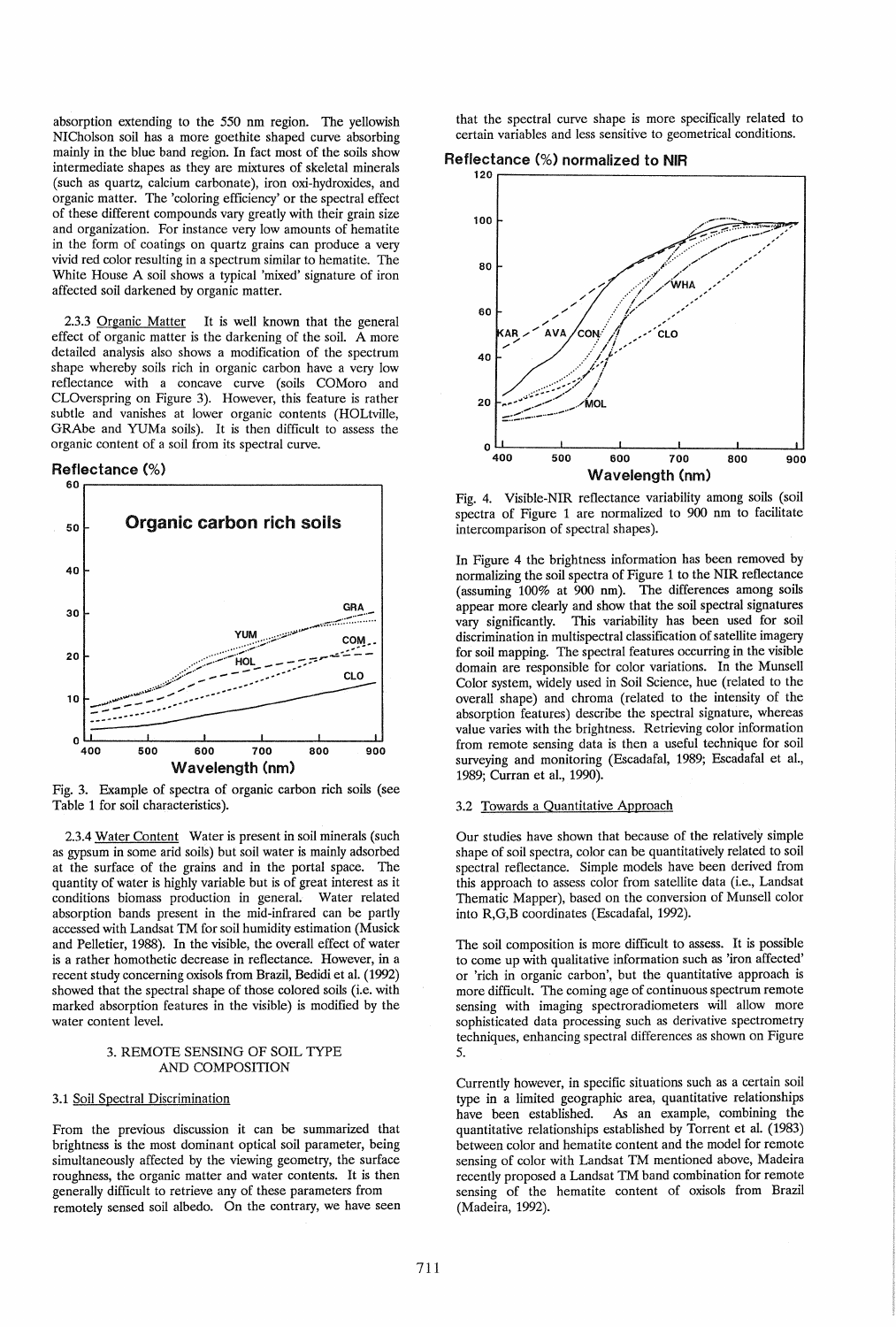First derivative of Reflectance



Fig 5. First derivatives of oil spectra series of Figure 1.

Other more geographically limited examples can be found in the literature such as relating soil brightness to organic carbon content at a farm level. Unfortunately, these local empirical correlations cannot be used for more global remote sensing of soil carbon content.

As stressed above, the spectral influence of a given amount of a given soil component varies tremendously with the particle size and the distribution in the soil. These characteristics are largely related to the soil forming processes and history, or the soil class and type. As a consequence, today there is no general model relating the optical properties of soils to their composition.

## 4. SOIL SPECTRAL NOISE IN REMOTE SENSING OF VEGETATION

## 4.1 Evidence of Soil Noise

Interest in soil optical characteristics comes not only from the possibility of assessing soil types and soil properties from space, even if this is in itself an important aspect of remote sensing of environment.

While working at refining the indices and models used in optical remote sensing of vegetation, several researchers found

that soils have an influence on the spectral behavior of plant canopies, particularly when they are incomplete (Ezra et al., 1984; Heilman and Boyd, 1986; Huete, 1987). Recently, Huete and Tucker (1991) found numerous soil artifacts in NDVI values derived from NOAA-AVHRR data over the Sahara. These alterations of the vegetation signal by the soil will be discusssed here under the name of 'soil noise'.

# 4.2 Causes of Soil Noise

4.2.1 Soil Type Influence In most of the indices developed for remote sensing of vegetation it is recognized that the infrared/red ratio varies essentially with green vegetation related parameters, such as density, biomass or percent cover. Atmospheric effects can also alter this ratio, but these effects are not a feature limited to soils and vegetation and they are largely discussed in the literature. Here we will limit our discussion to ground-based optical properties.

The concept of vegetation indices, such as the Normalized Difference Vegetation Index (NDVI) implies that soils have a constant infrared(IR)/red(R) ratio whereas their brightness can vary largely, describing a soil line in the infrared/red reflectance data plane.

$$
NDVI = (IR-R)/(IR+R)
$$
 (1)

While looking at Figure 4 it is obvious that this assumption is not always true. When compared to the infrared, red reflectance values vary largely among soils. As a result, without the presence of any vegetation some soils will have higher NDVI values than others, producing a 'noise' in the vegetation index. This is what is observed in Figure 6 where NDVI values have been computed for four different sensors from a series of spectra recorded over bare soils.

Noticeably, this noise is related to the two peculiar curve shapes: the sigmoidal curve of iron rich soils and the concave curve of organic soils. In the latter case the noise intensity is particularly enhanced by the fact that the overall reflectance is low. At those low values a slight modification of the IR value will lead to a strong NDVI change.

4.2.2 Sensor Band Width Effect Remote sensing satellite sensors operating in the spectral range considered here have different band specifications. For a given soil the 'red' and 'infrared' signals vary with the corresponding band spectral windows. For instance, because of broader spectral bands encompassing shorter wavelengths, AVHRR has the highest NDVI fluctuations over the studied soil series, while SPOT XS with narrower spectral bands has the smallest (Figure 6).



Fig. 6. NDVI values for four different sensors (AVHRR, Landsat MSS, Landsat TM and Spot XS) simulated from spectroradiometric data of different types of soils (see Table 1 for soil characteristics).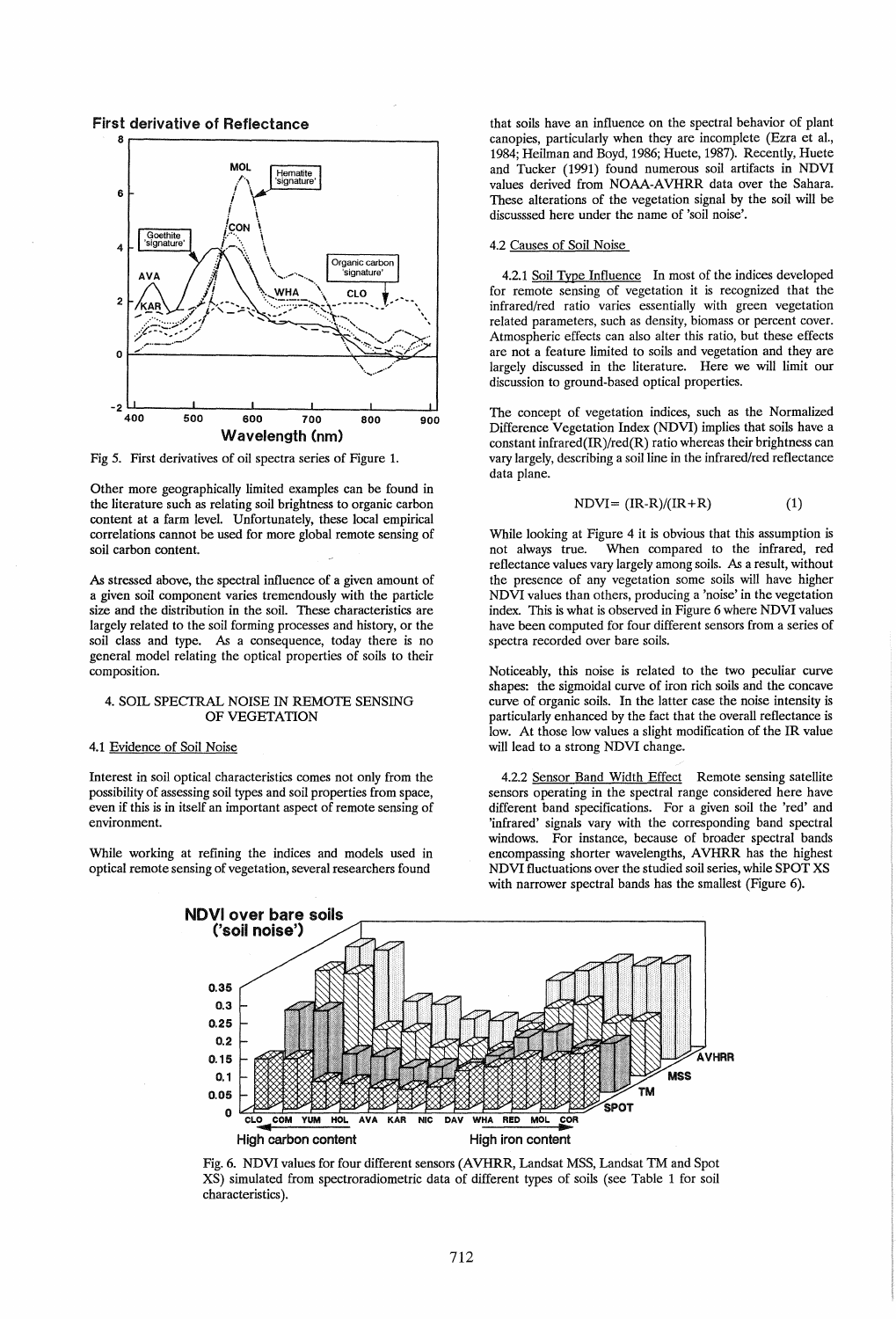Although these field data derived values do not take into account the atmospheric attenuation observed in real AVHRR imagery, it should be noticed that the 'noise' level observed here is far from totally negligible.

## 4.3 Remedies

Different techniques can be imagined to take the soil spectral variability into account when designing vegetation indices. The link between the soil spectral shape and the noise is obvious, but two different situations must be distinguished. In the case of organic soils, the noise is rapidly increasing with the concavity of the curve. When using vegetation indices where the origin of the soil line is shifted such as the SAVI (Huete, 1988) the noise of organic soils is diminished. For iron rich soils the noise is linked to the sigmoidal aspect of the curve, and another correction method can be designed.

4.3.1 Experiment with Aridic Soils The case of aridic soils is interesting as their organic content is very low, they are often colored by iron oxides, and they are the dominant spectral component of arid environments observed from space, i.e. more likely to be a source of noise in vegetation indices.

Based on simulated TM data obtained from spectra recorded over ten aridic soils, a simple noise correction technique has been recently proposed by Escadafal and Huete (1991b). The intensity of the absorption due to the iron oxides is related to a redness index, RI, combining the red and green bands (e.g. TM bands 3 and 2) in a manner similar to the NDVI:

$$
RI = (R-G)/(R+G)
$$
 (2)

This index varies with the slope of the steep part of the soil spectral curves. It was found to be significantly correlated with the NDVI values computed for the same studied soils, that is to say with the noise intensity.

$$
RI = k \cdot NDVI
$$
, with r2 = 0.72 (3)

The actual vegetation signal in the NDVI can then be computed by removing this soil induced signal from the raw NDVI values, giving a corrected index, NDVI\*.

$$
NDVI^* = NDVI - k . RI
$$
 (4)

Although the SAVI in itself already dampens the soil noise comparatively to the NDVI, a noise corrected SAVI was similarly tested (k was equal to 0.45 for the NDVI and to 0.27 for the SAVI).

Figure 7 shows the dispersion of the raw NDVI and SAVI values obtained from the data over the ten studied soils, compared with the dispersion after noise correction. For both indices, the noise amplitude is reduced by about a factor of 2, which indicates a doubling of the vegetation index sensitivity to low vegetation amounts.

4.3.2 Application to Satellite Derived NDVI Imagery These first interesting results are currently tested with different types of satellite imagery over vegetated areas with low vegetation cover. The application to Spot or Landsat multispectral data is rather straightforward, assuming atmospheric corrections can be done properly, and 'pure soils pixels' can be found in the imagery to compute the coefficient k.

NOAA-A VHRR are the most intensively used data to monitor the vegetation changes over large areas. They are also the most affected by soil noise, notably because of the broadness of the bands of this sensor as discussed above. Unfortunately, this sensor provides no other visible band to take the soil spectral shape into account for soil noise correction purposes.

However, in an experiment reported in a forthcoming paper (Escadafal et al., 1992) we have merged an AVHRR-LAC image with a CZCS image acquired over Northern Africa. We have shown that the soil artifacts and noise observed in AVHRR derived NDVI data can be corrected using the CZCS blue and red bands to compute a redness index as described above.



Fig. 7. Soil noise correction in vegetation indices: NDVI and SAVI values computed for ten acidic soils of Arizona raw: without correction corrected: after noise reduction using the 'redness index', see text. (see Table 1 for soil characteristics).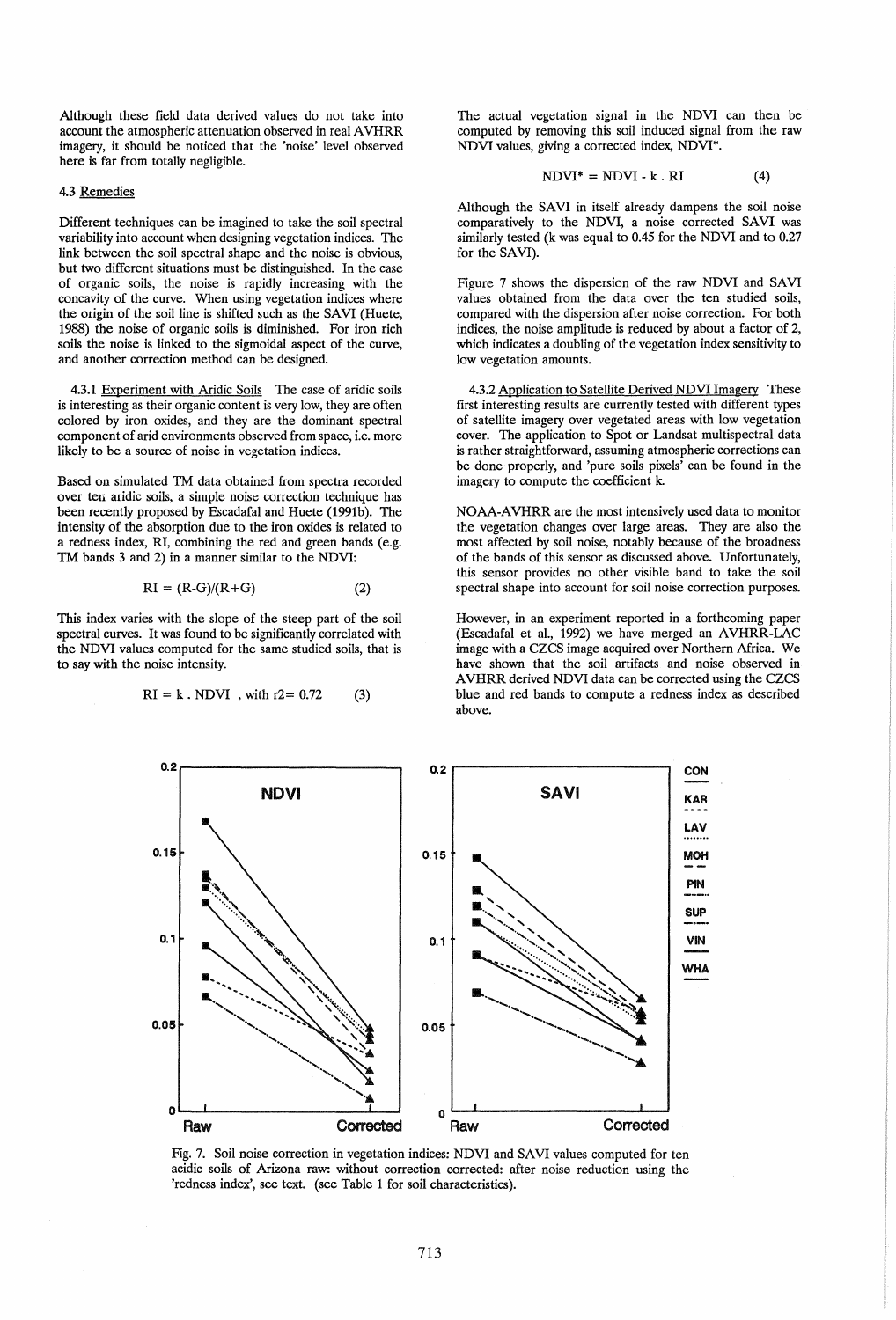The current applicability of this last result is limited because NOAA-CZCS is no longer functioning, but it might be a good test of the next generation of medium resolution remote sensing data such as from the NASA-MODIS (Salomonson et al., 1990) or SPOT-Vegetation, which will have several visible bands.

## 5. CONCLUSION-PERSPECTIVE: SOILS ARE NOT A GREY BACKGROUND!

Under the current technology of optical remote sensing, soils cannot anymore be considered a neutral background. Besides their strong -OH bearing mineral features in the mid-infrared, they show important variations of their spectral shapes in the visible-NIR range. In the near future, new instruments with more bands in this domain (Vane and Goetz, 1988) will allow a better assessment of soil spectral shapes and hence of soil type and composition. Monitoring of soil surficial changes, of water and organic content, of erosion and desertification will be facilitated with polar orbiting platforms. The better depicted soil spectral variability will have to be taken into account more than ever when trying to retrieve data for non-soil components of mixed pixels.

Therefore, new processing techniques will have to be used for those high dimensional data sets, such as derivative spectroscopy and spectra unmixing (see Huete and Escadafal, 1991, for an example dealing with soils). A better knowledge of soil spectral properties will be needed, which means collecting more spectral measurements over soils and standardizing the techniques to establish a reference database and to facilitate intercomparisons.

Most of the current simple additive models assume that soils are an intimate mixture of different calibrated powders. A more realistic approach will have to be developed to modelize and predict the spectral behavior of soil from known properties such as soil data available in maps or databases. As an example, a model for estimating soil spectra from color has been recently tested (Escadafal et al., 1990). Independent assessment or estimation of soil optical properties will be useful for vegetation parameter unmixing. Moreover, it might also be a solution to overcome the high variability of soil reflectance in the blue band, when using that band for adjusting atmospheric effects in vegetation indices such as the one developed by Kaufman and Tame (1992).

## REFERENCES

BAUMGARNER (M.F.), SILVA (L.F.), BIEL (L.L.), STONER, 1985, Reflectance properties of soils. Adv. in Agronomy, 38 : 1-44

BEDIDI (A), CERVELLE (B.), MADEIRA (J.), POUGET (M.), 1992. Moisture effects on visible spectral characteristics of lateritic soils. Soil Science, 153(2): 129-141.

CLARK (R.N.), KING (T.V.V.), KLEJWA (M.), SWAYZE (G.A), VERGO (N.), 1990. High spectral resolution reflectance spectroscopy of minerals. J. Geophys. Res., 95: 12653-12680.

CONDIT (H.R), 1970. The spectral reflectance of American soils. Photogramm. Eng., 36:955-966.

CURRAN (P.J.), FOODY (G.M.), KONDRATYEV (K Ya.), KOZODEROV (V.V.), FEDCHENKO (P.P.), 1990. Remote sensing of soils and vegetation in the USSR. Taylor & Francis, London, 203 p.

ESCADAFAL (R), 1989. Remote sensing of arid soil surface color with Landsat Thematic Mapper. Adv. Space Res.,9(1):  $(1)$ 159- $(1)$ 163.

ESCADAFAL (R), 1992. Remote sensing of soil color: principles and application. ( accepted). Remote Sensing Reviews,

ESCADAFAL (R), GIRARD (M.C.), COURAULT (D.), 1989. Munsell soil color and soil reflectance in the visible spectral bands of Landsat data (MSS and TM). Remote Sens. Environ., 27:37-46.

ESCADAFAL (R), DAGORNE (D.), LORTIC (B), 1992. Correcting AVHRR-NDVI imagery over the Sahara with a 'soil redness index' computed from CZCS data. C.R. Acad. Sc. Paris, 312, Ser.II, (forthcoming).

ESCADAFAL (R), HUETE (AR), 1991a. Influence of the viewing geometry on the spectral properties (high resolution visible and NIR) of selected soils from Arizona. 5th Int. Coll.'Physical Measur. Sign. Rem. Sens.', Courchevel, France, 14-18 jan 1991, ESA Special Publication-319, pp.401-404.

ESCADAFAL (R.), HUETE (A.R.), 1991b. Improvement in remote sensing of low vegetation cover in arid regions by correcting vegetation indices for soil 'noise'. C.R Acad. Sc. Paris, 312, Ser.II, 1385-1391.

ESCADAFAL (R), HUETE (AR), POST (D.), 1990. Estimating soil spectral properties (visible and NIR) from color and roughness field data. Proc. 23d Int. Symp. Rem. Sens. Env., Bangkok, Thailand, April 18-25 1990.

EZRA (C.E.), TINNEY (L.R.), JACKSON (R.D.), 1984. Effect of soil background on vegetation discrimination using Landsat Data. Remote Sens. Environ., 16:233-242.

GRAETZ (R.D.), 1990. Remote sensing of terrestrial ecosystem structure: an ecologist's pragmatic view. in 'Remote Sensing of Bioshere Functioning', Ecological Studies, vol. 79, Springer, New York, pp. 5-30.

HEILMAN (J.L.), BOYD (W.E.), 1986. Soil background effects on the spectral response of a three-component rangeland scene. Remote Sens. Environ., 19(2):127-138.

HUETE (AR), 1987. Soil and sun angle interactions on partial canopy spectra. Int. J. Rem. Sens., 8(9):1307-1317.

HUETE (AR.), 1988. A soil adjusted vegetation index (SAVI). Remote Sens. Environ., 25:295-309.

HUETE (AR), ESCADAFAL (R), 1991. Assessment of biophysical soil properties through spectral decomposition techniques. Remote Sens. Environment, 35:149-159.

HUETE (AR), ESCADAFAL (R), 1992. Assessment of soil-vegetation-senescent materials with spectral mixture modelling: preliminary analysis. Proc. 10th Intern. Geosc. Rem. Sens. Symp., IGARSS'90, 20-24 May, Washington (USA), Vol.2, pp.1621-1624.

HUETE (AR), TUCKER (C.J.), 1991. Investigation of soil influences in AVHRR red and near infrared vegetation index imagery. Int. J. Rem. Sens., 12(6):1223-1242.

HUNT (G.), 1977. Spectral signatures of particulate material in the visible and near infrared. Geophysics, 42:501-513.